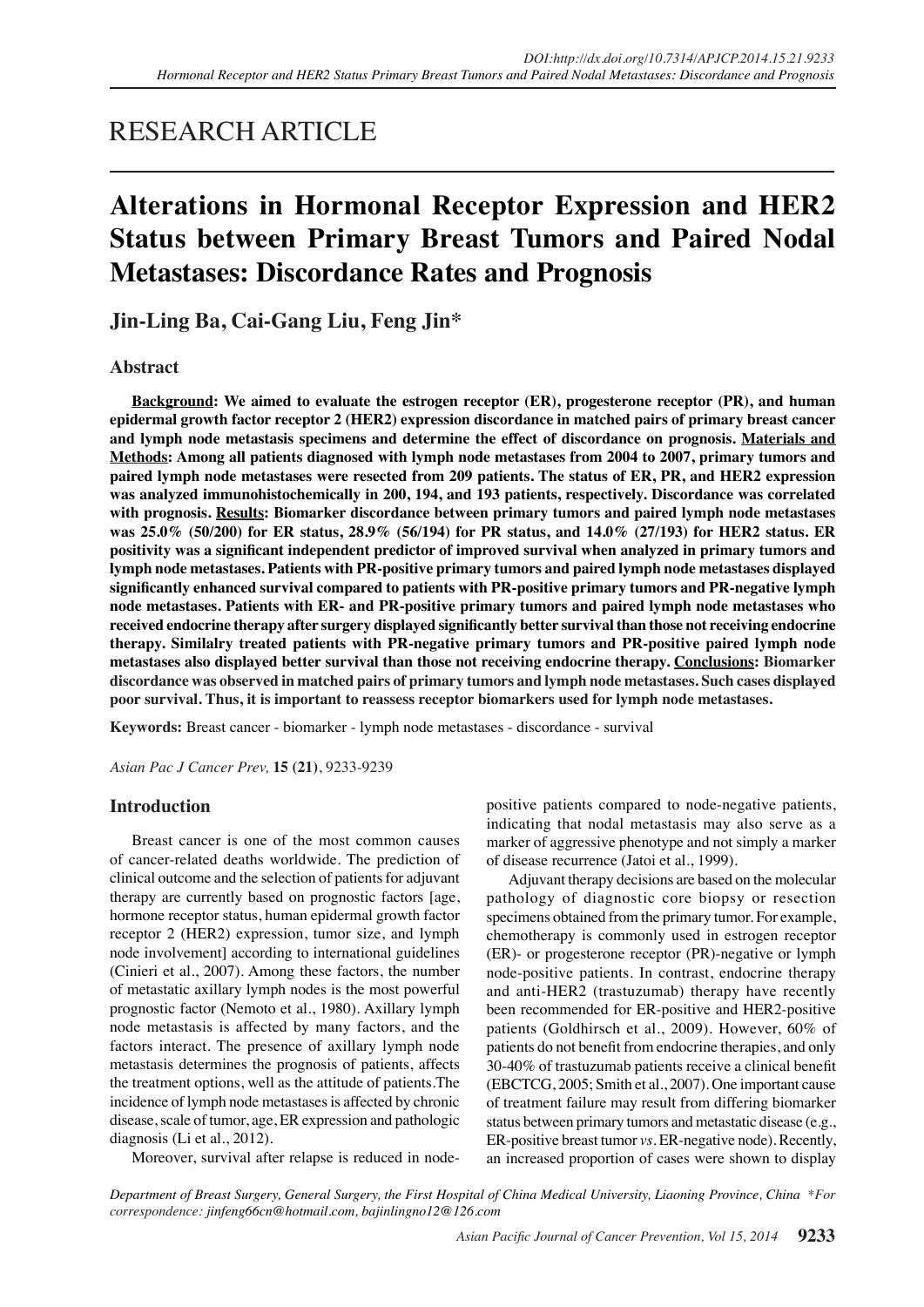#### *Jin-Ling Ba et al*

disparate receptor status between primary and nodal disease compared to the proportions in previous studies (Masood et al., 2000; Simon et al., 2001; Tanner et al., 2001; Gancberg et al., 2002; Tsutsui et al., 2002; D'Andrea et al., 2007; Gomez-Fernandez et al., 2008). Furthermore, clinical outcome based on lymph node biomarker status has not yet been reported, and no information on adjuvant treatment has been provided (Cardoso et al., 2001; De la Haba-Rodriguguez et al., 2004; Dikicioglu et al., 2005; Ataseven et al., 2012; Raica et al., 2014).

The aim of this study was therefore to assess biological markers in breast cancer axillary lymph node metastases and compare these data to the primary tumor status. Furthermore, the effect of biomarkers discordance on prognosis and therapy was also examined retrospectively.

#### **Materials and Methods**

#### *Patients*

The patients included in this study (median age=50 years, range=30-74 years) were diagnosed with stage II-III (pT1-3N1-3M0) breast carcinoma at the First Affiliated Hospital of China Medical University from 2004 to 2007, as previously described (Table 1). All 1, 156 surgical breast resections were matched to corresponding lymph nodes from axillary lymph node dissections, of which 517 contained metastases. The inclusion criteria for this study included the involvement of 10 or more regional lymph nodes, the absence of distant metastasis up to 6 months after diagnosis, and a minimum of 6 years of follow-up. A total of 209 formalin-fixed, paraffin-embedded primary tumor tissues and paired nodes metastases were available for this study. Post-surgical follow-up and examinations were performed every 3 months until 3 years post-surgery,

**Table 1. Baseline Demographic and Clinical Characteristics**

| Characteristic                             |                | $n (\%)$  |
|--------------------------------------------|----------------|-----------|
| Median age (range) in yrs.                 | 50 (30-74)     |           |
| Median size (range) in cm                  | $3.0(1.0-6.0)$ |           |
| No. of positive nodes at the primary tumor |                |           |
| $1 - 3$                                    |                | 102 (49%) |
| 4<                                         | 207            | (51%)     |
| Stage                                      |                |           |
| 2                                          | 100            | (45%)     |
| 3                                          | 121            | $(55\%)$  |
| ER status                                  |                |           |
| Positive                                   | 126            | $(60\%)$  |
| Negative                                   | 74             | (36%)     |
| Unknown                                    | 9              | (4%)      |
| PR status                                  |                |           |
| Positive                                   | 112            | (53%)     |
| Negative                                   | 83             | $(40\%)$  |
| Unknown                                    | 14             | (7%)      |
| <b>HER 2 status</b>                        |                |           |
| Positive                                   | 30             | $(14\%)$  |
| Negative                                   | 163            | (78%)     |
| Unknown                                    | 16             | $(8\%)$   |
| Systemic treatment                         |                |           |
| No systemic treatment                      | 23             | $(11\%)$  |
| Hormones                                   | 1              |           |
| Chemotherapy                               | 107            | (51%)     |
| Chemotherapy and hormones                  | 78             | (37%)     |

#### **Table 2. BiomarkerDistribution in Primary Tumors and Paired Lymph Node Metastases**

| Variable<br><b>Skewness</b> | n                | $+/-$ | $-$ /+ | $+/- or -/+$ | % Discordant |       |
|-----------------------------|------------------|-------|--------|--------------|--------------|-------|
| ER                          | 200              | 31    | 19     | 50           | 25           | 0.119 |
| <b>PR</b>                   | 194              | 25    | 31     | 56           | 28.87        | 0.504 |
| HER <sub>2</sub>            | 193              | 17    | 10     | 27           | 13.99        | 0.248 |
|                             | $\sim$<br>$\sim$ |       | . .    |              |              |       |

every 6 months for 3-5 years post-surgery, and every 12 months thereafter.

#### *Immunohistochemical staining*

Immunohistochemical staining was quantified on an interval scale and categorized according to the standardized cut-off levels for each marker.

Four-micrometer-thick dewaxed sections were incubated in  $3\%$  H<sub>2</sub>O<sub>2</sub> diluted in wash buffer (Tris-buffered NaCl solution with Tween 20, pH 7.6) for 30 min. After washing, the sections were treated with serum-free Protein Block (DAKO Cytomation, Milan, Italy) for 30 min, followed by incubation with the corresponding antibodies overnight at 4°C. After three washes, the sections were treated with peroxidase-conjugated  $EnVision<sup>TM</sup> + dual link (DAKO Cytomation, Milan, Italy)$ for 30 min. The sections were then developed using the DAB substrate-chromogen system (DAKO Cytomation, Milan, Italy) and counterstained with hematoxylin.

The number of positive cells was counted in 10 random optic fields using a light microscope equipped with a 50× objective. Slides were reviewed by light microscopy, and the degree of positive tumor cell staining was represented as an approximate percentage of positive cells. The scoring was also classified as negative or positive according to the indicated cut-off for each marker. There is support for a cut-off value of 1% for endocrine treatment and thus the detection of any ER positive cell in the tumour will define it as an ER responsive tumour (Goldhirsch A et al., 2009). ASCO/PAP guidelines support the 1% cut-off (Hammond et al., 2010) but the guidelines are questioned in a recent study (Deyarmin et al., 2013). In our study, ER and PR status was considered positive if  $>1\%$  of the cells were positively stained for the respective biomarker. HER2 status was considered positive for all 3+ tumors and negative for 0, 1+, and 2+ tumors.

#### *Statistical methods*

McNemar's test was used to evaluate whether the differences in dichotomized variables measured in the present study in both directions  $(+/-$  and  $-/+)$  were equally common when comparing primary tumors and lymph nodes. The Kaplan-Meier method was used to estimate survival, and the log-rank test was employed to evaluate null hypotheses of equal survival in two patient strata.

*P-values* less than 0.05 derived from two-sided tests were considered significant. The statistical software package Stata 19.0 (StataCorp., IBM, SPSS, USA) was used for statistical calculations.

#### **Results**

ER, PR, and HER2 expression discordance was estimated in 200, 194, and 193 matched pairs of primary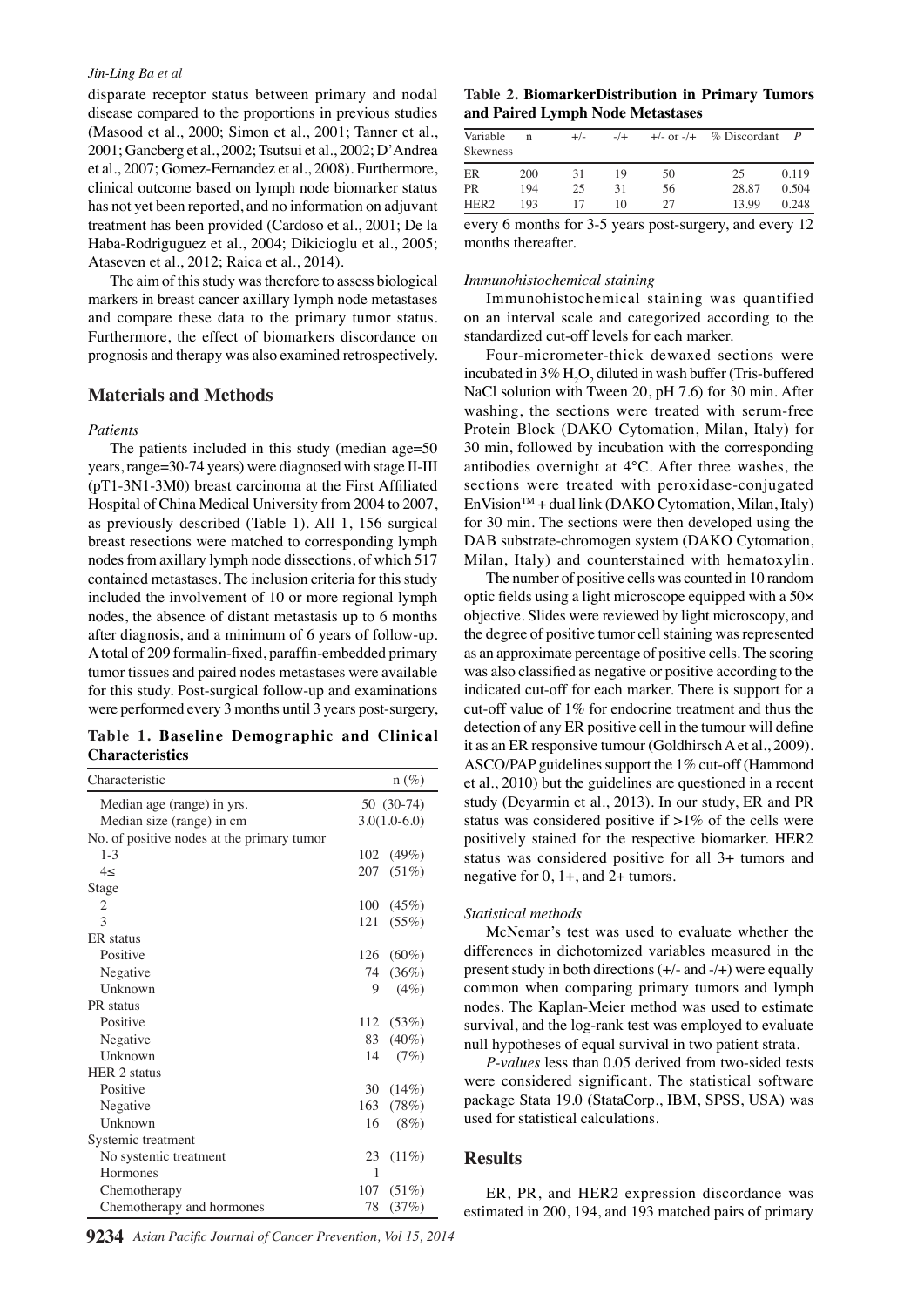

**Figure 1. Immunohistochemical Findings** a. A: ER express positive in the primary tumor; B: ER express negative in the paired lymph node metastases. C: ER express negative in the primary tumor; D: ER express positive in the paired lymph node metastases; b. A: PR express positive in the primary tumor; B: PR express negative in the paired lymph node metastases. C: PR express negative in the primary tumor; D: PR express positive in the paired lymph node metastases; c. A: HER2 express positive in the primary tumor; B: HER2 express negative in the paired lymph node metastases. C: HER2 express negative in the primary tumor; D: HER2 express positive in the paired lymph node metastases



**Figure 2. Kaplan-Meier estimates of OS based on ER status in the primary tumor and in lymph node metastases.**  a. Patients with ER-positive tumors were compared to patients with ER-negative tumors, and the P-value was calculated using a two-sided log-rank test; b. Kaplan-Meier estimates of overall survival (OS) for ER status as a combined variable of the ER statue in primary tumor and corresponding lymph node metastases. Patient with ER-positive primary tumor and/or lymph node metastases were compared with patients with ER-negative primary tumors and lymph node metastases. The P value was calculated using two-sided log-rank tests; c. Kaplan-Meier estimates of OS based on PR status in the primary tumor and in lymph node metastases. Patients with PR-positive tumors were compared to patients with PR-negative tumors, and the P-value was calculated using a two-sided logrank test; d. Kaplan-Meier estimates of OS based on PR status as a combined variable in primary tumors and corresponding lymph node metastases. Patients with PR-positive primary tumors and lymph node metastases were compared to patients with PR-positive primary tumors and ER-negative lymph node metastases. The P-value was calculated using a two-sided log-rank test

tumors and lymph node metastases, respectively. The percentage of discordant pairs was 25.00% for ER status, 28.87% for PR status, and 13.99% for HER2 status. Statistically significant skewness was not observed for any of the biomarkers (Table 2). Immunohistochemistry images of ER, PR, HER2 express in primary tumor and paired lymph node metastases are provided inFigure1 a, b, c).

Association between biomarker status in primary tumors and lymph node metastases and overall survival (OS), as assessed by univariate analyses. *ER status*

ER positivity was a significant independent predictor of enhanced survival in both primary tumors  $(c^2=12.039)$ ,  $P=0.001$ ) and lymph node metastases ( $c^2=5.377, P=0.020$ ) (Figure 2a). Significant OS predictions were also noted

 $(c^2=13.583, P=0.004)$  when ER-positive cases were compared to ER-negative cases at both locations (+/+, +/-, and -/+ *vs.* -/-) (Figure 2b).

#### *PR status*

PR positivity in the primary tumor did not correlate with 5-year OS ( $c^2$ =5.377, P=0.101); however, different results were obtained for PR positivity in the lymph node  $(c^2=11.253, P=0.001)$  (Figure 2c). Moreover, patients with PR-positive primary tumors and paired lymph node metastases demonstrated significantly better survival than patients with PR-positive primary tumors and PR-negative lymph node metastases  $(c^2=9.803, P=0.002)$  (Figure 2d). These data suggest that PR at lymph node were significant factor for prognosis while PR becoming negative was a poor prognostic.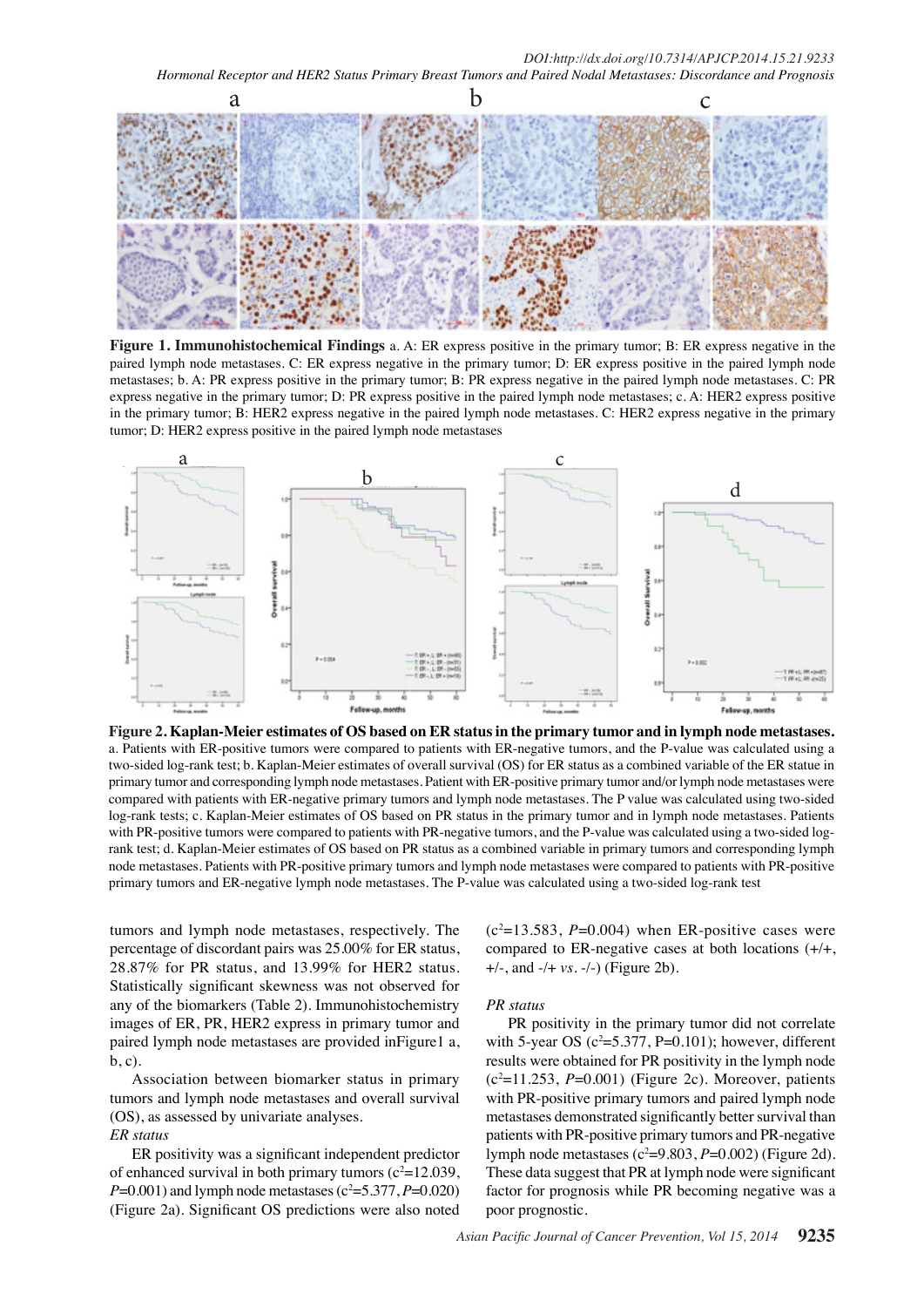

**Figure 3. Kaplan-Meier estimates of OS.** a. Patients who did not receive chemotherapy compared to patients who received chemotherapy. The P-value was calculated using a two-sided log-rank test; b. Kaplan-Meier estimates of OS for patients with ER-positive primary tumors and corresponding lymph node metastases. Patients who received endocrine therapy were compared to patients who did not receive endocrine therapy. The P-value was calculated using a two-sided log-rank test; c. Kaplan-Meier estimates of OS for patients with ER-positive primary tumors and ER-negative lymph node metastases. Patients who received endocrine therapy were compared to patients who did not receive endocrine therapy. The P-value was calculated using a two-sided log-rank test; d. Kaplan-Meier estimates of OS for patients with ER-positive primary tumors who were administered endocrine therapy. Patients with ER-positive lymph node metastases were compared to patients with ER-negative lymph node metastases. The P-value was calculated using a two-sided log-rank test



**Figure 4. Kaplan-Meier estimates of OS.** a. Patients with PR-positive primary tumors and corresponding lymph node metastases. Patients who received endocrine therapy were compared to patients who did not receive endocrine therapy. The P-value was calculated using a two-sided log-rank test; b. Kaplan-Meier estimates of OS for patients with PR-positive primary tumors and 5.0 PR-negative corresponding lymph node metastases. Patients who received endocrine therapy were compared to patients who did not receive endocrine therapy. The P-value was calculated using a two-sided log-rank test; c. Kaplan-Meier estimates of OS for patients with PR-negative primary tumors and PR-positive corresponding lymph node metastases. Patients who received endocrine therapy were compared to patients who did not receive endocrine therapy. The P-value was calculated using a two-sided log-rank **50.0** test; d. Kaplan-Meier estimates of OS for patients with PR-positive primary tumors who received endocrine therapy. Patients with PR-positive lymph node metastases were compared to patients with ER-negative lymph node metastases. The P-value was calculated using a two-sided log-rank test 25.0 25.0

#### *HER2 status*

The presence of HER2-positive primary tumors did not correlate with 5-year OS (P=0.180), and similar results were obtained for HER2-positive lymph nodes (*P*=0.070).

Association between changes in biomarker status and type of adjuvant systemic therapy and OS. Chemotherapy was a significant independent predictor of improved survival regardless of ER, PR, and HER2 expression in the primary tumor and lymph node metastases  $(c^2=16.858)$ , *P*=0.000) (Figure 3a).

Among patients with ER-positive primary tumors and paired lymph node metastases, those who received endocrine therapy following their initial diagnosis displayed significantly enhanced survival compared to patients who were not administered endocrine therapy  $(c<sup>2</sup>=16.510, P=0.000)$  (Figure 3b). However, no significant difference in survival was observed between patients with ER-positive primary tumors and ER-negative paired lymph node metastases who received endocrine therapy

compared to patients who did not receive endocrine therapy  $(c^2=0.134, P=0.714)$  (Figure 3c). Among ER+ patients receiving hormonal therapy, enhanced survival was observed in the ER concordant ( $ER+\rightarrow ER+$ ) group compared to the receptor discordant group ( $ER + \rightarrow ER-$ ) (c2 =3.512, *P*=0.061) (Figure 3d). 0 0

Similar results were observed for PR status  $(c^2=14.917)$ , P=0.000;  $c^2$ =0.004, *P*=0.951) (Figure 4a, b). Interestingly, patients with PR-negative primary tumors but PRpositive lymph nodes who were administered endocrine therapy display a better prognosis than patients who did not receive endocrine therapy  $(c^2=3.343, P=0.06)$ (Figure 4c). Given that the data set for this category only included eight patients, no definitive conclusions can be drawn due to the lack of statistical power. Among PR+ patients who received hormonal therapy, significantly enhanced survival was observed in the PR concordant  $(PR+\rightarrow PR+)$  group compared to the receptor discordant group (PR+ $\rightarrow$ PR-) (c<sup>2</sup>=18.500, *P*=0.000) (Figure 4d).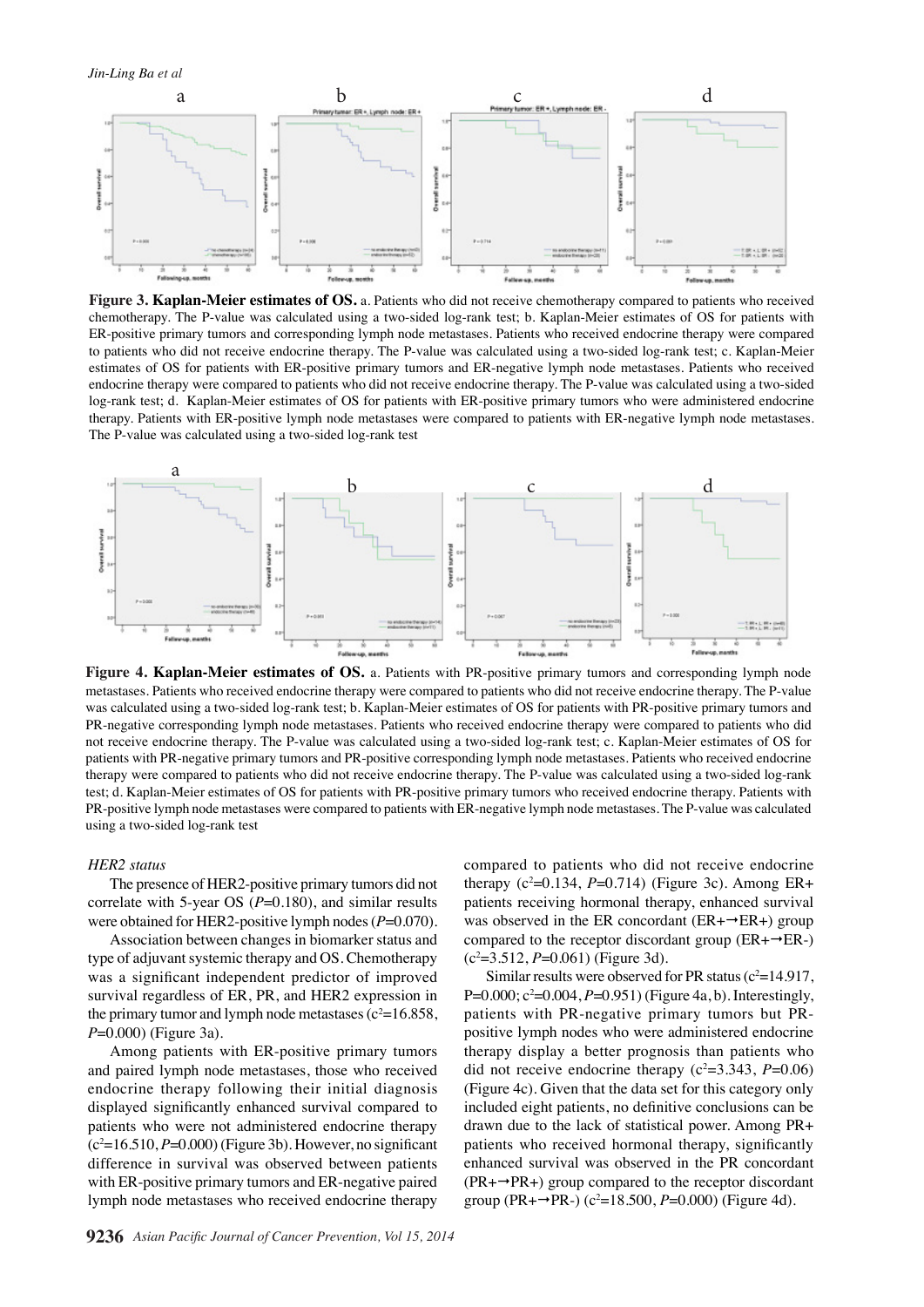The heterogeneous expression of molecular markers between breast cancer patients is well established. Although cancer therapies target metastases, hormone receptor and HER2 status are typically evaluated only for the primary tumor. In fact, this characterization may be inappropriate given that secondary disease acquires new biological characteristics to gain access to blood vessels/lymphatics and colonize remote sites (Chanbers AF et al., 2000). Some of these molecular alterations may be associated with changes in receptor status, given that endocrine and growth signaling pathways are involved in invasion and metastasis (Maynadier M et al., 2008; Huang TH et al., 2009). We therefore sought to investigate differences in receptor expression levels between primary tumors and paired lymph nodal metastases, which may serve as an alternative explanation for resistance to targeted therapy in breast cancer.

This study represents one of the largest series published to date demonstrating molecular phenotype discordance between primary tumors and paired lymph node metastases. The strength of this study lies in the acquisition of tissue from both primary tumors and paired lymph node metastases. In addition, survival analysis was performed in relation to biomarker status at both locations, and the primary tumor and lymph node samples were subjected to identical antibody staining conditions and scoring criteria. Additional strengths include pathologist blinding and the assessment of ER, PR, and HER2 status. In line with previous publications, few discordant cases for all analyzed markers were observed, with no significant distribution skewness. We observed biomarker discordance between the primary tumor and paired lymph node metastases in 25.00% (50/200), 28.87% (56/194), and 13.99% (27/193) of patients for ER, PR and HER2 status, respectively.

Extensive reports from 1984 compared ER, PR, and HER2 expression between lymph node metastases and primary tumors. However, data from high-quality prospective studies are limited. Furthermore, it remains unclear whether ER, PR, and HER2 assays using lymph node metastasis samples can accurately evaluate the status of the primary tumor.

We also analyzed the association between biomarker status in primary tumors and lymph node metastases and OS using Kaplan-Meier curves. Our results indicated that ER-positive tumors at any location displayed a better prognosis than tumors that were ER-negative at both locations (*P*=0.004). PR-positive primary tumors did not correlate with 5-year OS (*P*=0.101), although different results were observed for PR-positive lymph nodes (*P*=0.001). Interestingly, patients with PR-positive primary tumors and paired lymph node metastases demonstrated significantly better survival compared to patients with PR-positive primary tumors and PR-negative lymph node metastases (*P*=0.002). These data suggest that PR-positive lymph node status is a significant marker of good prognosis, whereas PR-negative status is associated with poor prognosis. Moreover, HER2 positivity in the primary tumor did not correlate with 5-year OS (*P*=0.180), and similar results were obtained for HER2 positivity in the lymph node  $(P=0.070)$ .

Adjuvant systemic therapy can significantly decrease breast cancer recurrence and mortality rates ( EBCTCG, 2011; EBCTCG, 2012). In particular, endocrine therapy is recommended for most ER/PR-positive patients because of its efficacy and favorable safety ( EBCTCG, 2011). Qi-Dong Ge et al. found that endocrine therapy could improve the survival time of ER/PR-positive patients regardless of endocrine therapy to give patients at initial diagnosis of breast cancer whether or not (Qi-Dong Ge et al., 2012). For HER2-positive disease, trastuzumab is considered the standard treatment (Slamon D et al., 2011). We analyzed the association between changes in biomarker status and type of adjuvant systemic therapy and OS using Kaplan-Meier curves, and we found that chemotherapy was a significant independent predictor of improved survival regardless of ER, PR, and HER2 expression in the primary tumor and lymph node metastases  $(P=0.000)$ . Among patients with ER/PR-positive primary tumors and paired lymph node metastases, significantly enhanced survival was observed in patients who received endocrine therapy following their initial diagnosis compared to patients who did not receive endocrine therapy (P=0.000/ *P*=0.000). However, no significant survival difference was observed between patients with ER/PR-positive primary tumors and ER/PR-negative paired lymph node metastases who were administered endocrine therapy compared to those who did not receive endocrine therapy  $(P=0.714/P=0.951)$ . Among ER+/PR+ patients receiving hormonal therapy, enhanced survival was observed in the ER/PR concordant group  $(ER + \rightarrow ER+,$  $PR+\rightarrow PR+$ ) compared to the receptor discordant group  $(ER+\rightarrow ER-, PR+\rightarrow PR-)$  ( $P=0.061, P=0.000$ ). Given that a proportion of ER/PR-positive patients do not respond to endocrine therapy and demonstrate a poor outcome, it is possible that endocrine therapy is not appropriate for patients with ER/PR-positive primary tumors and ER/ PR-negative nodes; in particular, this observation may prevent the use of unnecessary therapies and unpleasant side-effects. Interestingly, our data indicate that patients with PR-negative primary tumors but PR-positive lymph nodes who receive endocrine therapy may still experience a better prognosis than patients who do not receive endocrine therapy ( $P=0.06$ ). However, because the data set for this category included only eight patients, no definitive conclusions could be drawn due to the lack of statistical power. Substantial *in vitro* and *in vivo* evidence suggests that PR expression may serve as a marker of endocrine dependence, thereby indicating a functional role for the PR. The response to anti-estrogen therapy also correlates with PR expression, and preclinical data indicate that the inhibition of PR function may inhibit proliferation and induce apoptosis (Jonat W et al., 2002). However, our study lacks a sufficient number of cases to compare patients with ER-negative primary tumors but ER-positive lymph nodes who received endocrine therapy to those who did not receive endocrine therapy, and our study also included a paucity of Her2-positive patients who received trastuzumab therapy.

*Asian Pacific Journal of Cancer Prevention, Vol 15, 2014* **9237** Despite the strengths of our study, various limitations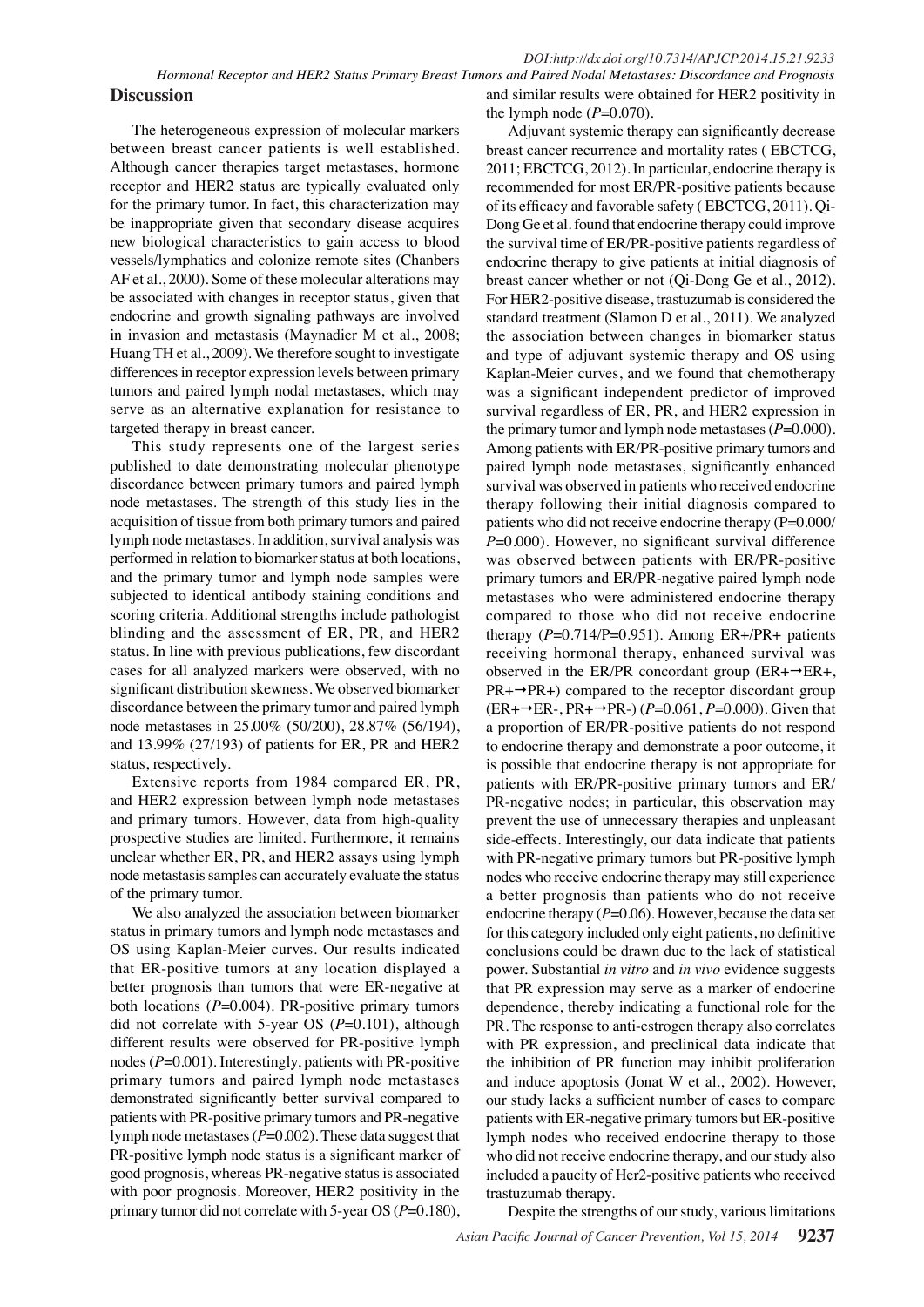#### *Jin-Ling Ba et al*

of the study warrant discussion. Despite the relatively large sample size, the number of patients with discordant cases for all analyzed markers was limited; therefore, the conclusions may not generalizable to all patients presenting with lymph node metastases. Although every attempt was made to increase the sample size, the Kaplan-Meier OS results lack sufficient stringency for samples older than 6 years. In the future, the accumulation of greater numbers of samples should make these results more generalizable.

Another potential limitation of the current study was the possibility of antigen loss over time in formalin-fixed, paraffin-embedded tissue blocks. The tissue samples used to create both the primary tumor and paired lymph node metastasis samples were >6 years old in the majority of cases, and this could explain how ER-, PR-, and HER2 positive tumors became negative; however, the age of the samples does not explain the reverse observation. Of the 200 cases displaying molecular differences between the primary tumor and lymph node metastases, 60 (30%) exhibited a gain in receptor status.

In conclusion, receptor expression discordance between primary tumors and paired lymph node metastases occurred in 13.99-28.87% of our cases. These findings have significant implications for the selection of breast cancer treatment options and the evaluation of subsequent responses to therapy. However, future studies need to address the biology of this discordance and assess the clinical significance of biological marker alterations.

#### **References**

- Ataseven B, Gologan D, Gunesch A, et al (2012). HER2/neu, Topoisomerase 2a, Estrogen and Progesterone Receptors: Discordance between Primary Breast Cancer and Metastatic Axillary Lymph Node in Expression and Amplification Characteristics. *Breast Care (Basel)*, **7**, 465-70.
- Cardoso F, Di Leo A, Larsimont D, et al (2001). Evaluation of HER2, p53, bcl-2, topoisomerase II-alpha, heat-shock proteins 27 and 70 in primary breast cancer and metastatic ipsilateral axillary lymph nodes. *Ann Oncol*, **12**, 615-20.
- Carlsson J, Nordgren H, Sjostrom J, et al (2004). HER2 expression in breast cancer primary tumours and corresponding metastases. Original data and literature review. *Br J Cancer*, **90**, 2344-8.
- Chanbers AF, Naumov Gn, Vantyghem SA, et al (2000). Molecular biology of breast cancer Metastasis. Clinical implications of experimental studies on metastatic inefficency. *Breast Cancer Res*, **2**, 400-7.
- Cinieri S, Orlando L, Fedele P, et al (2007). Adjuvant strategies in breast cancer: new prospective, questions and reflections at the end of. St. Gallen international expert consensus conference. *Ann Oncol*, **18**, 63-5.
- D'Andrea MR, Limiti MR, Bari M, et al (2007). Corrlation between genetic and biological aspects in primary nonmetastatic breast cancers and corresponding synchronous axillary lymph node metastasis. *Breast Cancer Res Treat*, **101**, 279-84.
- De la Haba-Rodriguguez JR, Ruiz Borrego M, Gómez Espana A, et al (2004). Comparative study of the immunohistochemical phenotype in breast cancer and its lymph node metastatic location. *Cancer Invest*, **22**, 219-24.
- Deyarmin B, Kane JL, Valente AL, van Laar R, Gallagher C,

Shriver CD, Ellsworth RE et al (2013). Effect of ASCO/CAP guidelines for determining ER status on molecular subtype. *Ann Surg Oncol*, **20**, 87-93.

- Dikicioglu E, Barutca S, Meydan N, et al (2005). Biological characteristics of breast cancer at the primary tumor and the involved lymph nodes. *Int J Clin Pract*, **59**, 1039-44.
- Early Breast Cancer Trialists' Collaborative Group (EBCTCG) (2005). Effects of chemotherapy and hormonal therapy for early breast cancer on recurrence and 15-year survival: an overview of the randomised trials. *Lancet*, **365**, 1687-717.
- Early Breast Cancer Trialists' Collaborative Group (EBCTCG) (2011). Relevance of breast cancer hormone receptors and other factors to the efficacy of adjuvant tamoxifen: patientlevel mataanalysis of randomised trials. *Lancet*, **378**, 771-84.
- Early Breast Cancer Trialists'Collaborative Group (EBCTCG) (2012). Comparisons between different polychemotherapy regimens for early breast cancer: meta-analyses of long-term outcome among 100000 women in 123 randomised trials. *Lancet*, **379**, 432-44.
- Gancberg D, Di Leo A, Cardoso F, et al (2002). Comparison of HER-2 status between primary breast cancer and corresponding distant metastatic sites. *Ann Oncol*, **13**, 1036-43.
- Goldhirsch A, Ingle JN, Gelber RD, Panel members et al (2009). Thresholds for therapies: highlights of the St Gallen International Expert Consensus on the primary therapy of early breast cancer 2009. *Ann Oncol*, **20**, 1319-29.
- Gomez-Fernandez C, Daneshbod Y, Nassiri M, et al (2008). lmmunohistochemically determined estrogen receptor phenotype remains stable in recurrent and metastatic braest cancer. *Am J Clin Pathol*, **130**, 879-82.
- Hammond ME, Hayes DF, Wolff AC, Mangu PB, Temin S et al (2010). American society of clinical oncology/college of american pathologists guideline recommendations for immunohistochemical testing of estrogen and progesterone receptors in breast cancer. *J Oncol Pract*, **6**, 195-197.
- Huang TH, Wu F, Loeb GB et al (2009). Upregulation of miR-21 by HER2/neu signaling promotes cell invasion. *J Biol Chem*, **284**, 18515-24.
- Jatoi I, Hilsenceck SG, Clark GM, et al (1999). Significance of axillary lymph node metastasis in primary breast cancer cases. *J Clin Oncol*, **17**, 2334-40.
- Jonat W, Giurescu M, Robertson JFR (2002). The clinical efficacy of progesterone antagonists in breast cancer. In: Robertson JFR, Nicholson RI, Hayes DF, eds. Endocrine Therapy of breast cancer, 1st edn. London: Dunitz, Taylor &Francis, 117-24.
- Ling Li, Li-Zhang Chen et al (2012). Factors influencing axillary lymph node metastasis in invasive breast cancer. *Asian Pac J Cancer Prev*, **13**, 251-4.
- Masood S, Bui MM (2000). Assessment of Her-2/neu overexpression in primary breast cancer and their metastatic lesions:an immunohistochemical study. *Ann Clin Lab Sci*, **30**, 259-65.
- Maynadier M, Nirde P, Ramirez JM, et al (2008). Role of estrogens and their receptors in adhesion and invasiveness of breast cancer cells. *Adv Exp Med Biol*, **617**, 485-91.
- Nemoto T, Vana J, Bedwani R et al (1980). Management and survival of female breast cancer: results of a national survey by the American College of Surgeons. *Cancer*, **45**, 2917-24.
- Ge Q-D, Lv N, Kong Y-N, et al (2012). Clinical characteristics and survival analysis of breast cancer molecular subtypes with hepatic metastases. *Asian Pacific J Cancer Prev*, **13**, 5081-6.
- Raica M, Compean AM, Ceausu RA, et al (2014). Hormone receptors and HER2 expression in primary breast carcinoma and corresponding lymph node metastasis: do we need both?